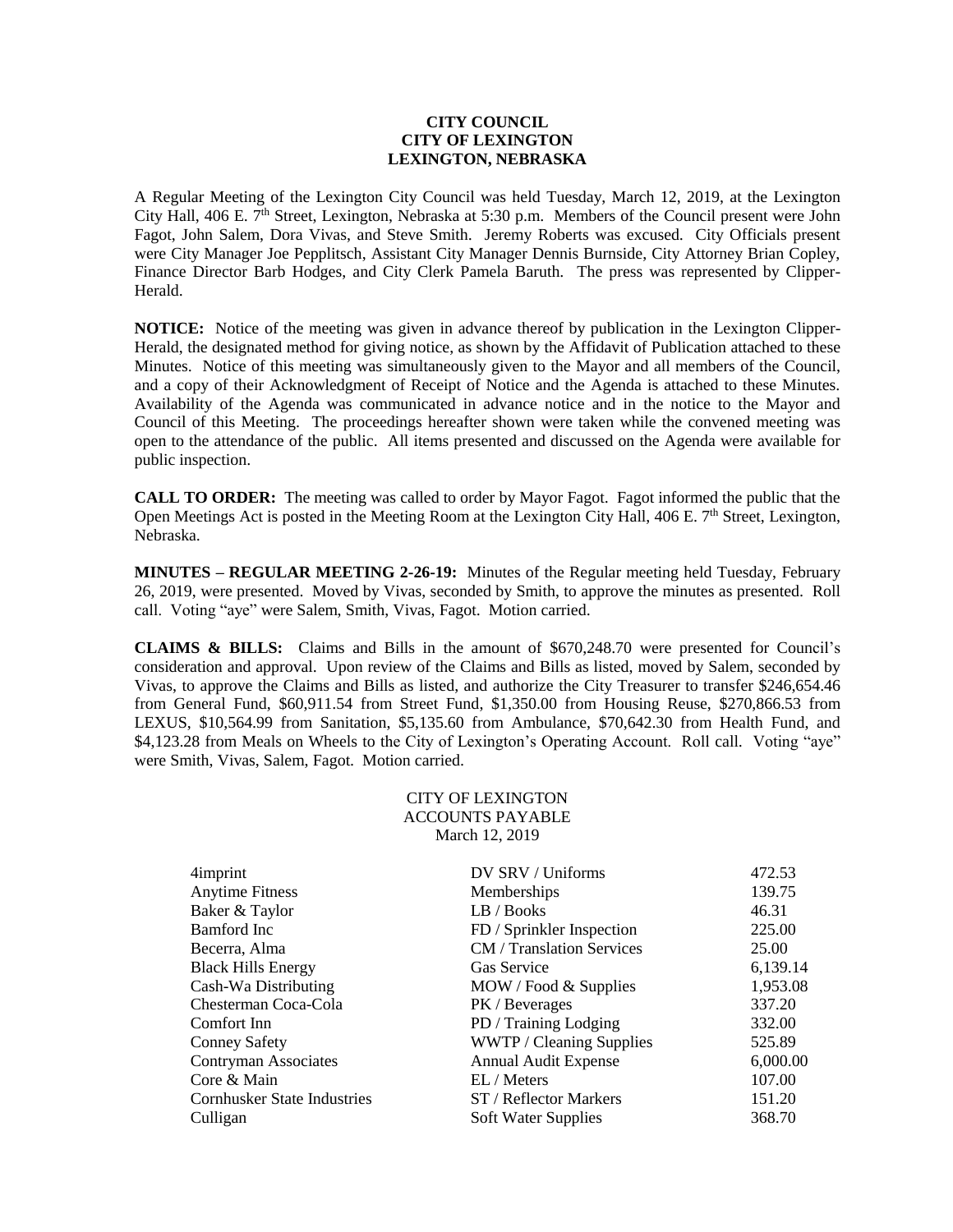| Dan's Sanitation                    | <b>Sanitation Fees</b>                               | 12,627.60 |
|-------------------------------------|------------------------------------------------------|-----------|
| Davis Energy                        | Fuel                                                 | 4,349.12  |
| Dawson County Lock & Key            | GGC / Door / Lock Repair                             | 655.00    |
| Dawson County Register              | <b>Filing Fees</b>                                   | 48.00     |
| Dawson Pest Control                 | FD / GGC / OC / Pest Control                         | 159.10    |
| Demco                               | LB / Office Supplies                                 | 487.62    |
| Depository Trust Co                 | 2016 CURRB Interest Payment                          | 5,201.25  |
| Doran Post & Associates             | <b>Notary Bond</b>                                   | 40.00     |
| <b>Dugan Printing</b>               | EL / Disconnect Notice Tags                          | 425.46    |
| <b>Eakes Office Solutions</b>       | EL / LB / PD / Office / Copier Expenses              | 2,016.04  |
| Fagot Refrigeration & Electric      | PK/SW/WWTP/Wiring Heater/Fans/Motors 4,046.80        |           |
| Fastenal                            | ST / HVAC Filters / Batteries                        | 188.12    |
| Gale/Cengage Learning               | LB / Books                                           | 256.29    |
| <b>GEA</b> Mechanical Equipment     | WWTP / Dewatering Start-Up Contract                  | 20,000.00 |
| Gonzalez, Humberto                  | EL / Rebate                                          | 125.00    |
| <b>Gothenburg Times</b>             | DC Mutual Finance Meeting Notice                     | 5.33      |
| Great Western Bank-Lib Petty Cash   | LB / Postage                                         | 246.85    |
| Greater Nebraska Cities             | Monthly Lobbying Services                            | 667.00    |
| <b>Health Claims</b>                | Claims                                               | 69,175.76 |
| Heldt McKeone & Copley              | Professional Fee                                     | 2,700.00  |
| <b>Hiland Dairy Foods</b>           | MOW / Dairy Products                                 | 408.96    |
| Hobart                              | MOW / Dishwasher Repair                              | 234.94    |
| <b>Hunt Cleaners</b>                | PK/ST/WR/Leather/Neoprene Gloves                     | 376.29    |
| <b>Ingram Library Services</b>      | LB / Books                                           | 85.73     |
| <b>JEO</b> Consulting               | PK / Professional Fees                               | 1,342.50  |
| John Deere Financial - Orscheln     | FD / PK / ST / WWTP / Supplies                       | 1,386.47  |
| Jones Plumbing & Heating            | PK / WWTP / Pipe / Strap                             | 150.87    |
| Joseph R Hewgley & Associates       | OC / Professional Fees                               | 14,625.00 |
| K Lawn                              | AC/FD/LB/PK/Lawn Care Applications Contract 5,445.12 |           |
| Knapp Electric                      | SW/HitchNRail Lift Station Pump Repair 2,028.49      |           |
| Lexington Animal Clinic             | <b>Animal Care</b>                                   | 582.50    |
| Lexington Area Solid Waste          | <b>Waste Removal</b>                                 | 477.30    |
| Lexington, City Street Department   | Fuel                                                 | 474.78    |
| Lexington, City Street Department   | SW / WR / Interdepartment Service Fees               | 5,651.89  |
| Lexington, City of                  | <b>Interdepartment Service Fees</b>                  | 68,003.47 |
| Lexington Health Fund               | Self-funding                                         | 47,587.50 |
| Lexington Lions Club                | Promotion                                            | 210.00    |
| <b>Lexington Postmaster</b>         | GGC / Postage                                        | 165.00    |
| Lexington Regional Health Center    | Amb/Medical Supplies/Drug Screen                     | 225.00    |
| Mead Lumber                         | PK / WWTP / Keys / Hardware                          | 39.08     |
| Meritain Health                     | <b>Health Premium</b>                                | 27,912.52 |
| Microfilm Imaging                   | LB / Annual Contract                                 | 391.00    |
| Miller & Associates                 | <b>OOR / Administration Fees</b>                     | 1,350.00  |
| Nebraska Dept of Revenue            | Sales and Use Tax                                    | 66,908.94 |
| Nebraska Salt & Grain               | ST / Salt / Sand                                     | 4,260.94  |
| Nebraska Secretary of State         | <b>Notary Renewal Application</b>                    | 30.00     |
| O'Hara Lindsay and Associates       | <b>Monthly Lobbying Services</b>                     | 333.00    |
| One Call Concepts                   | <b>Locate Fees</b>                                   | 21.52     |
| Platte Valley Auto Mart             | GGC / Maintenance / Filters                          | 51.72     |
| <b>Platte Valley Communications</b> | Amb/PD/Comm Equip/Mo Maint/Batteries                 | 4,892.15  |
| <b>Platte Valley Excavating</b>     | ST / Snow Removal                                    | 2,250.00  |
| <b>Platte Valley Glass</b>          | PK / Door Repair                                     | 150.00    |
| <b>Platte Valley Laboratories</b>   | WWTP / Lab Testing Supplies                          | 792.50    |
| Precision Detail                    | FD / Cleaning                                        | 240.00    |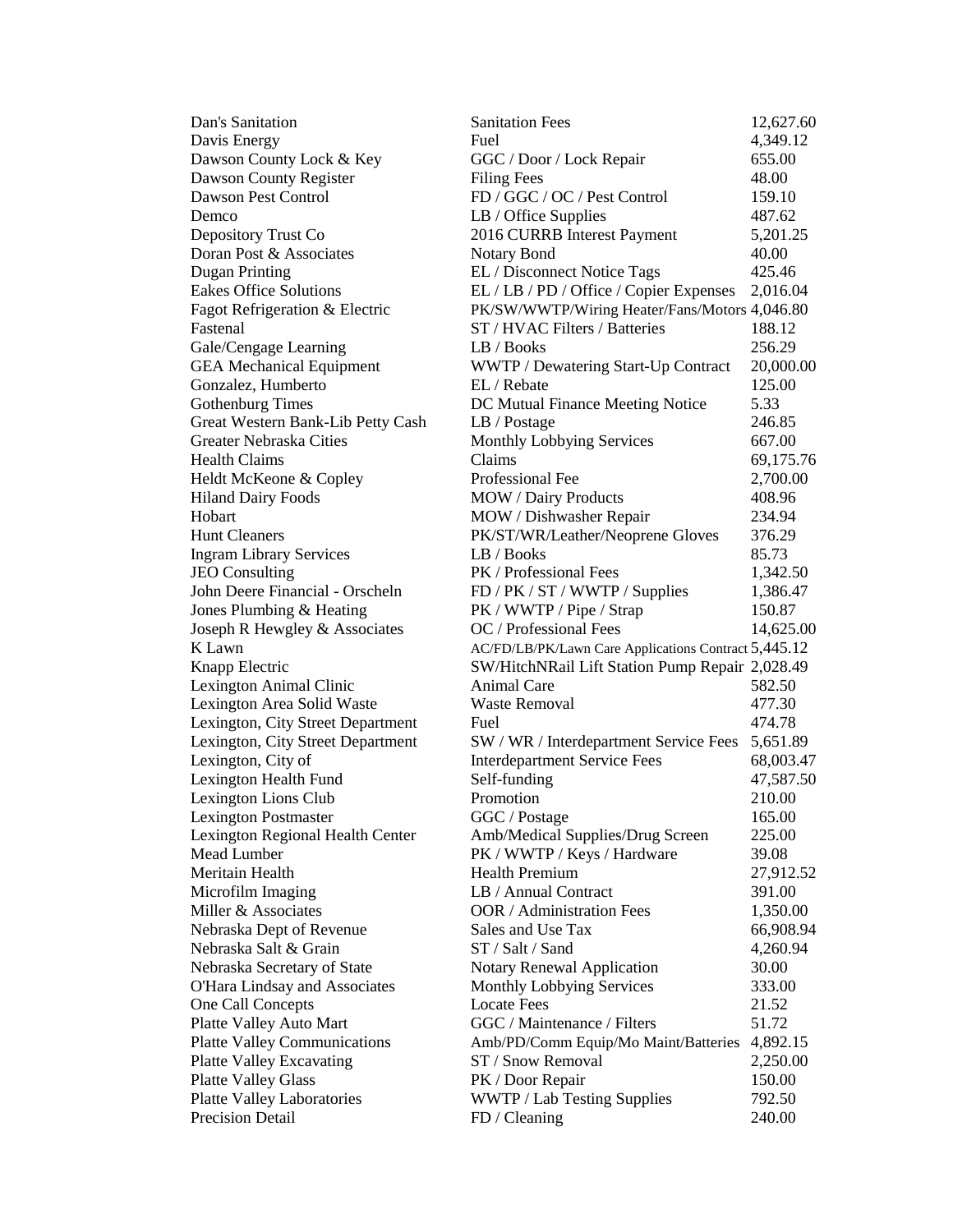| Principal                                            | Dental Premium                               | 3,771.78   |
|------------------------------------------------------|----------------------------------------------|------------|
| <b>Publishers Prime</b>                              | LB / Books                                   | 53.18      |
| <b>Rasmussen Mechanical</b>                          | LB / Maintenance Contract                    | 1,265.00   |
| Region 12 American Backflow Prevention WR / Training |                                              | 170.00     |
| Roberts, Jeremy                                      | CC / Conference Meals / Mileage              | 624.99     |
| <b>RuralMED Management Resources</b>                 | GGC / Foot Clinic                            | 110.00     |
| S & W Auto Parts                                     | Cemetery/PK/ST/Filters/Battery/Oil           | 269.24     |
| Scholastic Inc                                       | LB / Books                                   | 152.10     |
| Service Master of Mid Nebraska                       | EL / OC / Janitorial Services                | 4,255.37   |
| Sirchie Fingerprint Laboratories                     | PD / Evidence Supplies                       | 69.00      |
| <b>Standard Insurance Company</b>                    | Life Insurance Premiums                      | 1,055.22   |
| <b>Statewide Collections</b>                         | <b>Utility Collections</b>                   | 87.89      |
| <b>Titan Machinery</b>                               | WWTP / Tractor Multi Switch Assembly 983.84  |            |
| Tri-City Tribune                                     | PK / Youth Baseball Ad                       | 247.50     |
| <b>U</b> Save Business                               | EL/LB/ST/Office Supplies/Notary Stamp 716.58 |            |
| <b>US Foods</b>                                      | MOW / Food                                   | 887.99     |
| Village Uniform                                      | GGC / Janitorial Supplies                    | 55.84      |
| VSP / Vision Service Plan                            | <b>Vision Premium</b>                        | 1,132.55   |
| Walmart                                              | PD/PK/WWTP/Office/Testing Supplies           | 137.76     |
| Yung, Mark                                           | DV SRV / Training Mileage / Meals            | 522.60     |
| Aflac                                                | Premiums                                     | 1,404.44   |
| Baker & Taylor                                       | LB / Books                                   | 141.40     |
| <b>Bob's True Value</b>                              | ST / Ice Melt                                | 159.90     |
| Brecks, Bill                                         | DV SRV / Conference Mileage / Meals          | 516.80     |
| <b>CCP</b> Industries                                | WWTP / Lab Supplies                          | 264.58     |
| Center Point Large Print                             | LB / Books                                   | 180.36     |
| Chesterman Coca-Cola                                 | MOW / Beverages                              | 50.00      |
| Davis Energy                                         | Fuel                                         | 823.50     |
| Dawson Public Power District                         | <b>Power Purchase</b>                        | 12,306.91  |
| <b>Eakes Office Solutions</b>                        | LB / Laminate Film                           | 108.73     |
| <b>Fastenal Company</b>                              | ST / WWTP / Hardware / Cutting Wheel         | 129.74     |
| Gale/Cengage Learning                                | LB / Books                                   | 22.50      |
| <b>Great Western Bank</b>                            | City / Petty Cash                            | 54.05      |
| <b>Holbein Lawn Service</b>                          | ST / Snow Removal                            | 525.00     |
| In the Swim                                          | AC / Pool Furniture                          | 10,462.87  |
| <b>Intellicom Computer Consulting</b>                | Backup / Filtering / License / Services      | 2,217.50   |
| Jones Plumbing & Heating                             | WR / Hose Connections                        | 21.40      |
| Lexington City Payroll Account                       |                                              |            |
| Payroll                                              | Wages                                        | 145,836.72 |
| Social Security                                      | Employer Portion / FICA Med                  | 10,851.06  |
| Union Bank & Trust                                   | Employer Portion / Pension                   | 4,763.41   |
| Union Bank & Trust                                   | <b>Police Pension</b>                        | 2,893.69   |
| <b>ICMA</b>                                          | <b>City Manager Pension</b>                  | 881.89     |
| Lexington Health Fund                                | Self-funding                                 | 47,587.50  |
| Lexington Newspapers Inc                             | Publications                                 | 1,328.57   |
| Mead Lumber                                          | OC / Hardware                                | 5.40       |
| Midwest Laboratories Inc                             | <b>WWTP</b> / Testing Supplies               | 225.50     |
| <b>Municipal Supply</b>                              | WR / Hydrant Oil                             | 243.48     |
| Nebraska Machinery                                   | ST / Loader / Grader Repairs                 | 6,173.50   |
| Nebraska Technology & Telecom                        | Phone Service                                | 1,310.52   |
| NebraskaLink                                         | LB / Internet Service                        | 15.00      |
| <b>O'Reilly Auto Parts</b>                           | ST / Tools / Electrical Connectors           | 24.95      |
| Overton Sand & Gravel                                | ST / Sand                                    | 398.64     |
| Platte Valley Auto Mart                              | PD / Maintenance / Wiper Blades              | 188.77     |